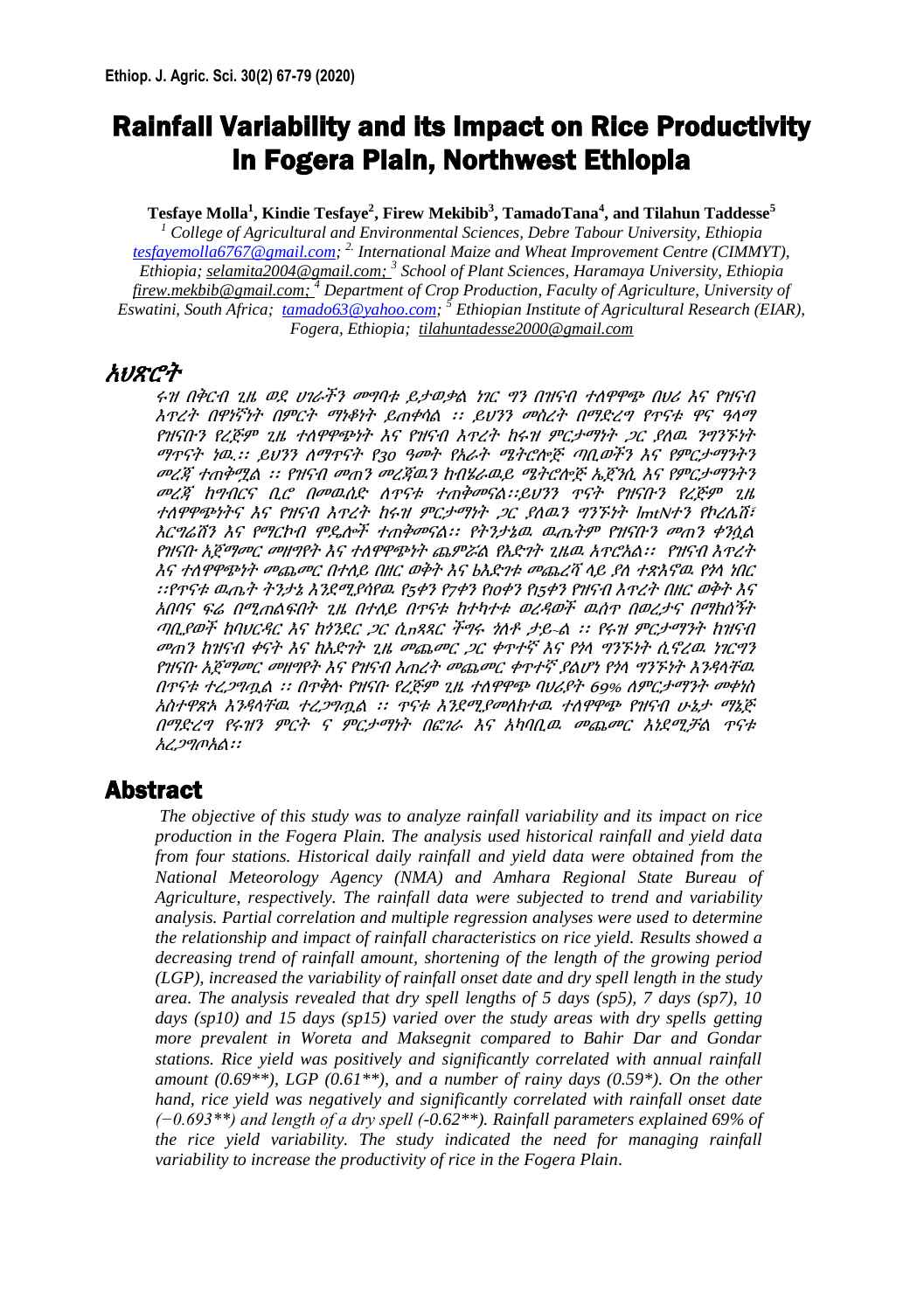# **Introduction**

Rain-fed crop production has a direct relationship with annual, inter-seasonal and seasonal rainfall which makes it the most vulnerable to seasonal climate variability. Therefore, the key challenge for lowland rice production is to reduce water-related risks posed by high rainfall variability rather than coping with an absolute lack of water (Rockström *et al.,* 2007). This is because seasonal climate variability is a major source of risk for crop production (Harwood *et al.,* 1999). Bewket (2009) has noted that in Sub Sahara Africa, rainfall is the most important climatic factor influencing the growth and development of crops*.* 

In Ethiopia, crop production is dominantly rain-fed and its performance is dependent on rainfall and its erratic pattern which causes crop failures and food shortages (Devereux, 2000). The start and end of the rain, seasonal rainfall patterns of rainfall distribution, frequency, and the probability of the length of a dry spell in the growing season are key factors affecting the planning, establishment and management of crops in Ethiopia (Solomon *et al.,* 2015). Therefore, understanding the different the occurrence, seasonal and intra-seasonal distribution of the different features of rainfall such onset and end date of the seasonal rains, rainfall amount and distribution, number of rainy days and dry spell length and duration is crucial to manage the adverse effects while exploiting opportunities (Fitsume and Desalegn, 2013).

In many instances the rain-fed lowland rice production of Fogera Plain is affected by moisture stress at the late season due to early cessation of rainfall (Tilahun *et al.,* 2013; Tesfaye, 2014). In these Plain areas, however, much of rains in July and August do not help the crops much, as some of the water is lost as a run-off and deep percolation losses due to heavy rainstorms. Rainfall is below average during the early stage of the season in June and during the end of the season in September. Poor rainfall distribution, particularly in the early and late growth stages of the crop (after the mid of September) with the unsatisfactory amount of rainfall and the crop stressed during establishment, flowering and milking stages to affect the yield (Tesfaye, 2014).

Understanding the characteristics of seasonal and intra-seasonal rainfall in a given area has significant importance in rain-fed agriculture management, irrigation planning, and various decision-making processes related to climate change (Mathugama and Peiris, 2011). This also helps matching crops to their best-fit environments and thereby reduce the impact of rainfall variability on crop yields (Tesfaye and Walker, 2004).

Although rainfall variability is believed to be one of the most important rice production risks in the Fogera Plain, the impacts of rainfall variability on the productivity of rice has not been estimated. Therefore, this study was conducted to analyze rainfall characteristics of rainfall variability and estimate its impact on rice productivity in Fogera Plain.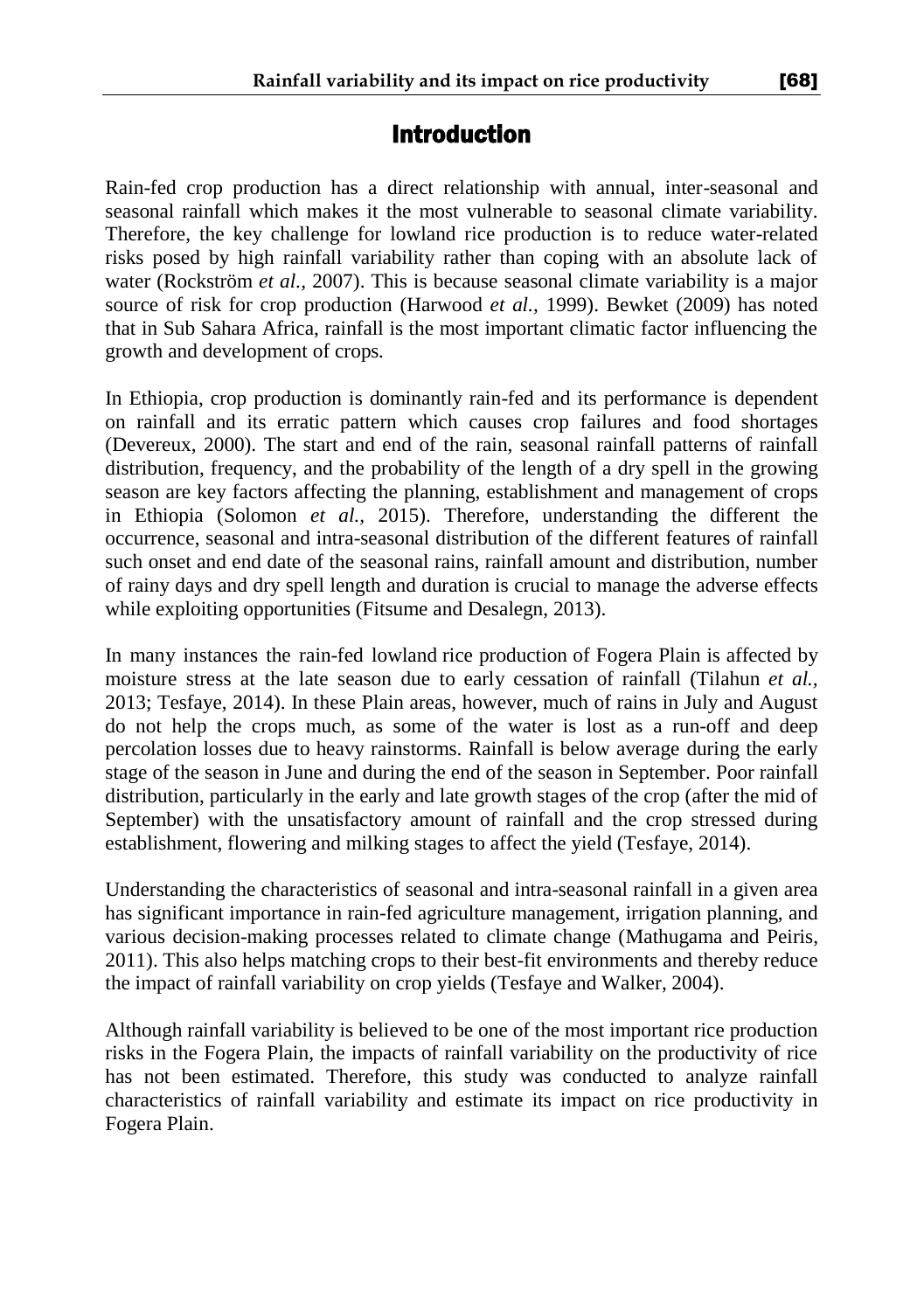# Materials and Methods

# The study area

The study was conducted in the major rice-growing areas of the Fogera Plain; mainly in four rice production districts (Bahir Dar, Woreta, Maksegnit, and Gondar) located around the eastern part of the Lake Tana in the western part of the Amhara Regional State. The geographical coordinates of the study areas are located between Latitude 11°40′N to 13°50′N and longitude 37°27′E to 38°10′E. The study area belongs to the moist tepid to cool agro-ecological zone and to the tepid to cool moist plains sub-agroecology (CEDEP, 1999). Monthly temperature and daily rainfall data from the four metrological stations were obtained from the national Meteorology Agency (NMA).

# Analysis of rainfall variability

Rainfall variability analysis was conducted using daily long-term (1986 to 2017) rainfall data from the four stations selected for the study based on the level of rice production in the Fogera Plain. Rainfall variability was analyzed using onset date, cessation date, length of growing period (LGP), a number of rainy days and length of dry spells as major indicators of variability for the main rainfall season (June-September) by generating a long-term time series from the measured data using firstorder Markov Chain Model. For this study, the onset of the rainy season was defined as the first occasion starting from the first of June that recorded at least 20 mm of rainfall over 3 days and was not followed by a period of more than 10 consecutive dry days in the following 30 days (Segale and Lamba*,* 2005). A period of 30 days is the average length for the initial growth stage of most crops (Allen *et al.,* 1998). Based on the evaporative demand and soil type of the study area, the end of the season was computed by considering a maximum daily evapotranspiration of 5 mm and soil available water holding capacity of 100 mm (Stern *et al.,* 2006). LGP was calculated as a difference between the onset and cessation dates of the main rain season. A day is considered as a rainy if it accumulates 1mm or more rainfall (NMSA, 2001). The number of rainy days was, therefore, counted starting from the first days of January to the end days of December in each year. A dry spell is defined as a sequence of dry days including the days with less than a 1mm value of rainfall (Stern, 2006). The Instant Statistical Program (Version 3.37) was used for processing data and analysis if the daily rainfall variables (Stern *et al.,* 2006). The rainfall variability was determined using the coefficient of variability (CV) which is calculated as the ratio of the standard deviation and mean of the long-term rainfall (Hare, 1983).

Partial correlation and multiple regression analyses were used to determine the relationship between rainfall characteristics and rice yield. The data distribution of each rice crop yield against time was checked by drawing histograms and normality tests before selecting the OLS (ordinary least squares) regression type. Therefore, based on the distribution of the yields (dependent variables) for the rice crop, the following regression model was employed

$$
y = a + b1x1 + b2x2 + b3x3 + b4x4 + bnxn + e
$$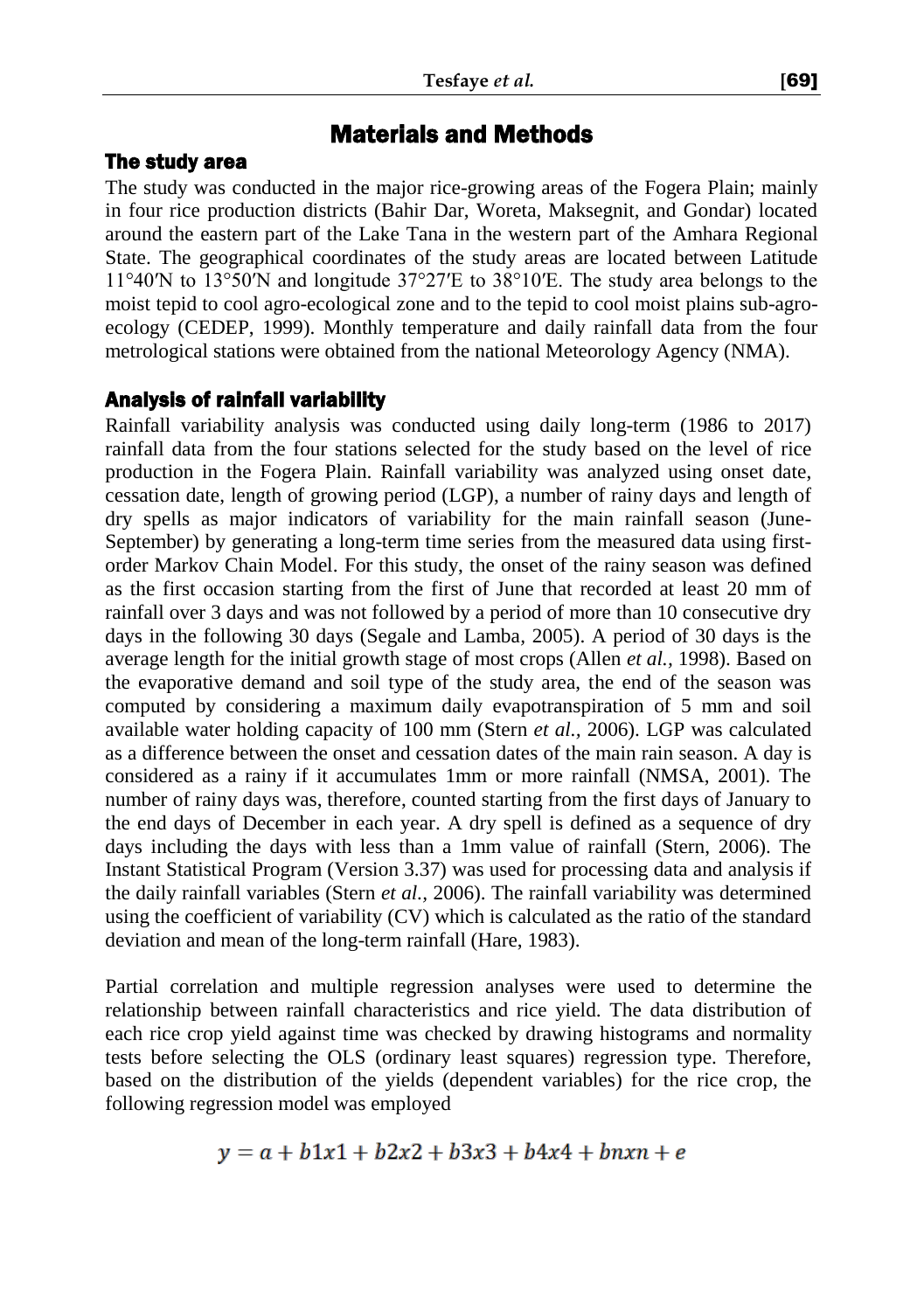where; Y = the value of the dependent variable (rice yield/ha);  $a = Y$ -intercept; b1, b2, b3,  $b4, b5 \cdots$  bn = regression coefficients (the b values represent the amount of change in Y (rice yield/ha) for one unit of change in the corresponding x-value when the other x values are held constant; X1, X2, X3, X4, X5 $\cdots$  Xn = the independent variables (Xi= the independent variables x1 (annual rain days), X2 (onset), X3(LGP), X4 (annual rainfall totals) and X5 (length of dry spell) and  $e =$  the error of estimate or residuals of the regression. Y = Predicted yield of rice in the area. From the rainfall data, the following parameters were collected: annual number of rain days (in days), date(s) of onset of the rainy season (in days); cessation of the rainy season (in days); annual rainfall amounts (in mm) and maximum length of dry spells (days). The adjusted coefficient of multiple determinations  $(R^2)$  was used to determine the percentage explanation achieved jointly by the rainfall characteristics. The analysis of the correlation and regression was performed using XLSTAT- 2014 software (https://www.xlstat.com/en/).

# Results and Discussion

#### Monthly rainfall and temperature distributions

Monthly rainfall and temperature data from the four metrological stations (Bahir Dar, Woreta, Maksegnit and Gondar) are summarized and presented in Figure 1. The study stations have a mean annual minimum and the maximum temperature of 11.9 °C and 28.84  $\degree$ C, respectively with a mean temperature of 20.37  $\degree$ C. The stations receive high rainfall in July and August. As the data over the last 32 years show (Fig. 2), the rainfall amount is relatively low in June (planting period) and September (grain filling period for most crops) indicating the precautions to be made to minimize crop establishment failures and yield reductions due to low moisture stress during the reproductive stage of rice, respectively.



**Figure 1.** Average monthly distribution of rainfall and temperatures over the period 1986-2017 at four stations in the Fogera Plain**.**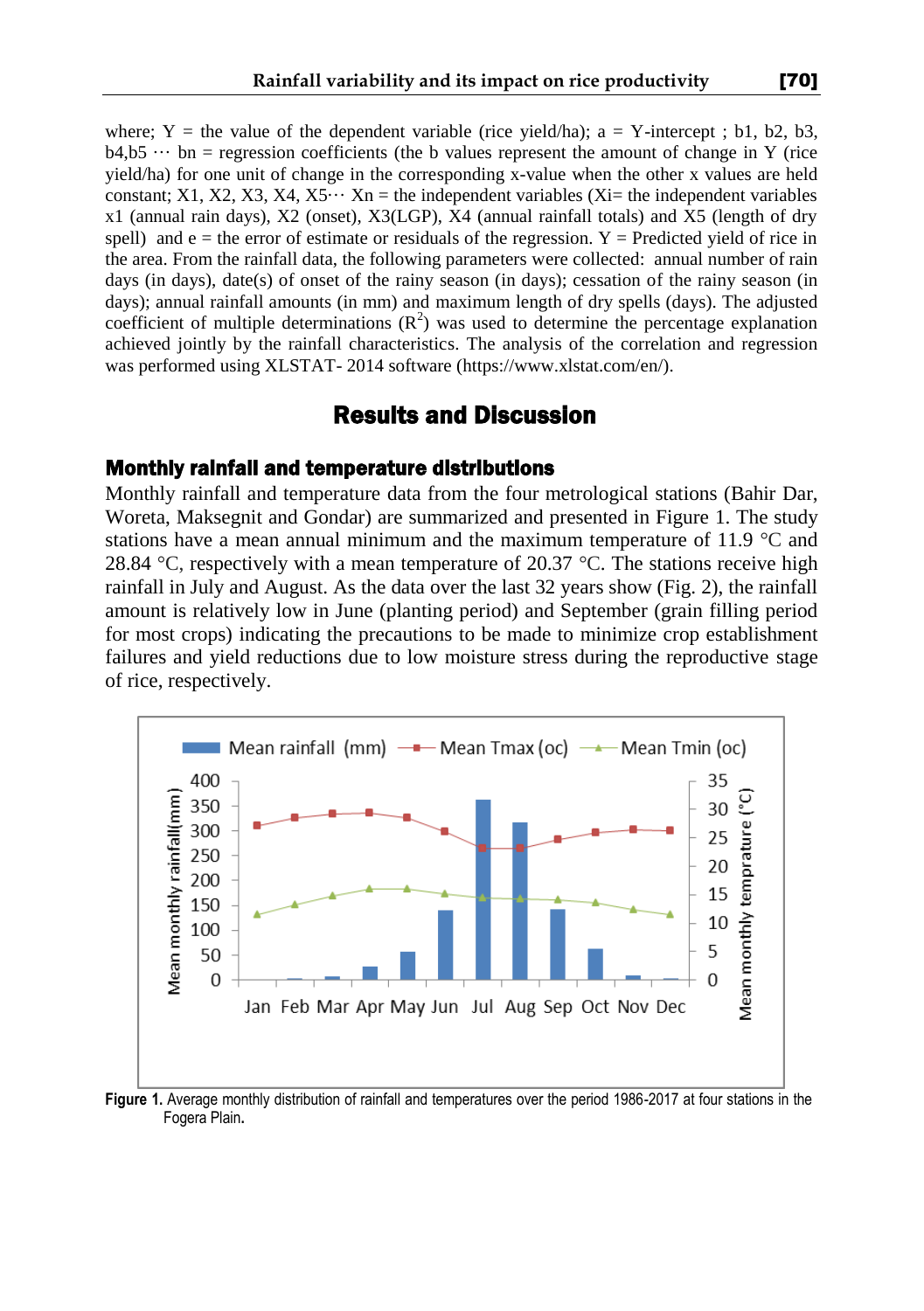#### Annual and seasonal rainfall trends

The result showed a decreasing trend of annual and seasonal rainfall at Bahir Dar, Woreta, and Gondar stations (Fig. 2a, c, and d) but an increasing trend at Maksegint station (Fig. 3b). The seasonal rainfall has been decreasing by 24, 1 and 45 mm per decade and also the annual rainfall has been decreasing by 19, 2 and 48 mm per decade at Bahir Dar, Gondar, and Woreta stations, receptively. The annual and seasonal rainfall at Maksegnit station shows an increasing trend which has to be interpreted with caution as there was an unusual increase in annual and seasonal rainfall total between the years 1996 and 2002. Although no evidence was available so far, this could be related to relocation of the recording station, change of instruments or recording errors (Ducré-Robitaille *et al*., 2003).



Bahir Dar (a), Makisegnit (b), Gondar (c) and Woreta (d) stations in the Fogera Plain.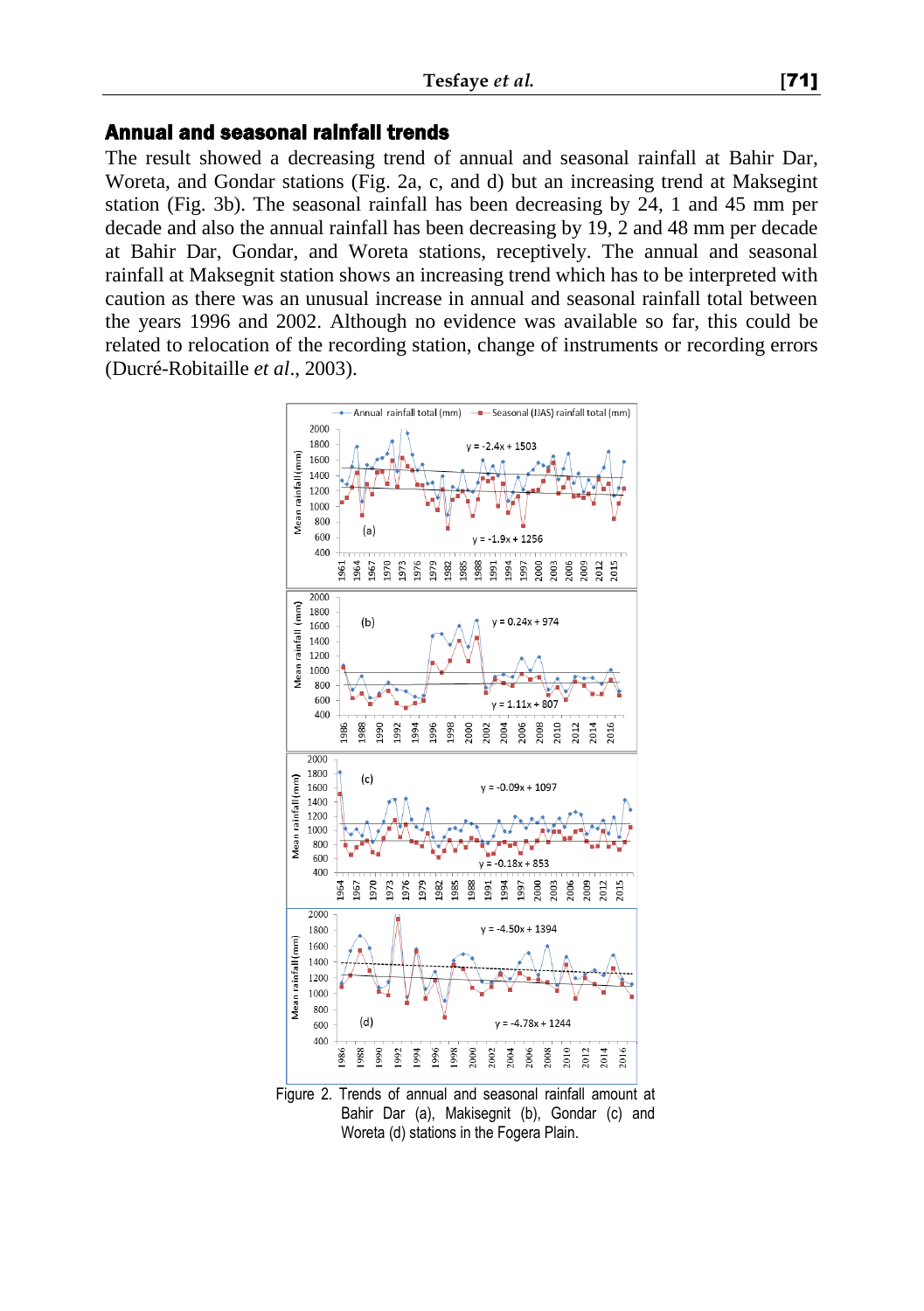### Rainfall amount and variability in the Fogera Plain

The annual rainfall amount in the study areas ranged from 978 mm (Maksegnit) to 1403 mm (Bahir Dar) (Table 1). This indicated a wide variation of rainfall amount across the studied stations within the rice ecosystem in Fogera Plain suggesting the need for site-specific water and crop management practices based on the water supply conditions of the respective stations.

| Rainfall characteristics       | Weather stations  |           |        |            |         |  |
|--------------------------------|-------------------|-----------|--------|------------|---------|--|
|                                | <b>Statistics</b> | Bahir Dar | Woreta | Makisegnit | Gondar  |  |
| Annual RF amount (mm)          | Mean              | 1403      | 1320   | 978        | 1085    |  |
|                                | <b>SD</b>         | 169.1     | 245.4  | 292.9      | 133.6   |  |
|                                | CV(%)             | 12.5      | 18.6   | 30.0       | 18.6    |  |
| Number of rainy days           | Mean              | 112       | 98     | 89         | 110     |  |
|                                | SD                | 8.1       | 11.0   | 15.3       | 10.6    |  |
|                                | CV(%)             | 7.3       | 11.2   | 17.2       | 9.7     |  |
| Rainfall onset date (DOY)      | Mean              | 144       | 164    | 168        | 165     |  |
|                                | SD                | 15.1      | 8.1    | 8.7        | 7.3     |  |
|                                | CV(%)             | 10.5      | 4.9    | 5.2        | 4.4     |  |
| Rainfall cessation date (DOY)  | Mean              | 304       | 296    | 281        | 280     |  |
|                                | <b>SD</b>         | 9.8       | 11.3   | 4.9        | 5.4     |  |
|                                | CV(%)             | 3.2       | 3.8    | 1.6        | 1.9     |  |
| Length of growing period (day) | Mean              | 160       | 132    | 113        | 115     |  |
|                                | SD                | 19.7      | 13.1   | 10.7       | 8.3     |  |
|                                | CV(%)             | 12.28     | 9.9    | 9.5        | 7.2     |  |
| Maximum dry spell length (day) | Mean              | 20        | 26     | 29         | 17      |  |
|                                | SD                | 10.3      | 11.8   | 12.1       | $5.5\,$ |  |
|                                | CV                | 51.4      | 46.2   | 41.2       | 31.8    |  |

**Table 1.** Mean, standard deviation (SD) and coefficient of variation (CV) of rainfall parameters over the 1986- 2017 period at four stations in Fogera Plain

The results indicate a wide range of annual rainfall variability among the studied stations with a CV ranging between 12.5% (Bahir Dar) to 30% (Maksegnit). The annual rainfall variability at Gondar and Woreta was 18.6% which made it intermediate as compared to Bahir Dar and Maksegint stations (Table 1). The mean number of annual rainy days across the four stations varied from 89 days (Maksegnit) to 112 days (Bahir Dar) over the study period. The annual variability of a number of rainy days followed the pattern of the annual total rainfall with the lowest and highest CV values observed at Bahir Dar and Maksegnit stations, respectively (Table 1).

The mean seasonal rainfall onset dates ranged from DOY 144 (May 24) at Bahir Dar to DOY 168 (June 17) at Maksegnit (Table 1). The onset dates at Woreta and Gondar (DOY 164 and 165 or June 13 and 14) are very close to the one at Maksegnit. The onset date variability was generally higher (CV >10%) at Bahir Dar station as compared to the one  $(CV < 10\%)$  at Woreta, Gondar and Maksegnit stations. The mean cessation date of the rainfall season showed a wide range among the studied stations. The season ended as early as DOY 280 (October 10) at Gondar and Maksegnit stations and extended as late as DOY 304 (October 31) at Bahir Dar station. As compared to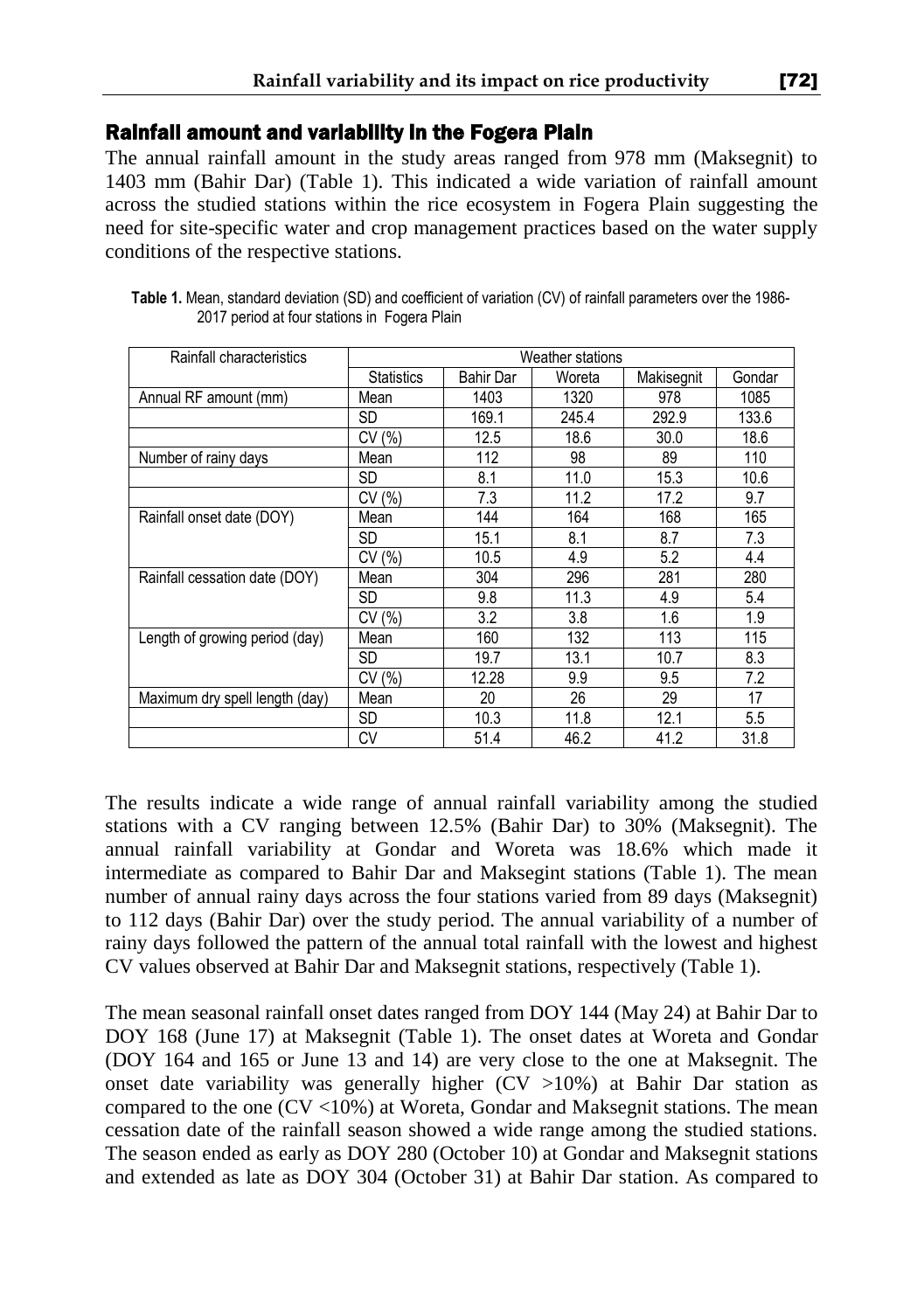the onset date, the variability in cessation date was generally very low and remains below 10% at all the sites (Table 1).

The LGP also showed large variation among the stations studied with short (113-115 days), medium (132 days) and long (160 days) LGPs recorded at Gondar and Maksegnit, Woreta and Bahir Dar stations, respectively (Table 1). The CV in LGP was generally very low (<10%) at the studied stations except Bahir Dar indicating that crop growing season in the study region is relatively stable. However, the long (17 to 29 days) mean seasonal dry spell lengths recorded at the stations show the high risk of intra-seasonal water deficits in the Fogera Plain (Table 1). Moreover, the mean seasonal dry spell length was highly variable with the CV values ranging between 32% (Gondar) to 51% (Bahir Dar) indicating that the variabilities in dry spell lengths had both temporal and spatial dimensions (Table 1).

The findings of the rainfall variability analysis from this study are similar to those reported for Bahir Dar and Gondar stations by Ayalew et al. (2012). Similar to the findings of previous studies (Yilma and Camberlin, 2006; Hadgu *et al.*, 2013), the long and highly variable dry spells indicate the difficulty of managing in-season water deficits in the rice-growing areas of Fogera Plain. Understanding the events of the occurrence of rain features like onset and end dates and length of dry spells are crucial to manage the adverse effects of seasonal conditions and exploit opportunities (Fitsume and Desalegn*,* 2013).

### Pattern of dry spells

The estimated probability of dry spell lengths based on the first-order Markov Chain Model is presented in Figure 4. The analysis result revealed that dry spell lengths of 5 days ( $\text{sp5}$ ), 7 days ( $\text{sp7}$ ), 10 days ( $\text{sp10}$ ) and 15 days ( $\text{sp15}$ ) varied over the study areas with dry spells more prevalent in Woreta and Maksegnit compared to Bahir Dar and Gondar (Figure 3). The probability of short dry spells (5-7 days) remain very low between DOY 160 to 240, 170 to 220, 160 to 250 and 160 to 240 at Woreta, Maksegnit, Bahir Dar and Gondar station, respectively. On the other hand, the risk of long dry spells (10-15 days) is relatively low between DOY 150 to 260, 160 to 240, 150 to 260 and 140-260 at Woreta, Maksegnit, Bahir Dar and Gondar station, respectively. Once the rainy seasons starts fully, the risk of short dry spells increases fast after DOY 240 at Woreta and Bahir Dar, DOY 220 at Maksegnit and DOY 230 at Gondar while a fast increase of long dry spells was observed after DOY 260 Woreta and Bahir Dar, 240 at Maksegnit and 260 at Gondar

Dry spells are important rainfall characteristics that determine the occurrence and length of intra-season droughts. Long dry spells because of significant yield loss if they coincide with drought-sensitive growth stages such as flowering and grain filling stages (Stern *and Coe,* 1984). The distribution of the dry spells presented in Fig.4, therefore, provides important information to plan site-specific rice planting, irrigation management and harvesting periods in the Fogera Plain.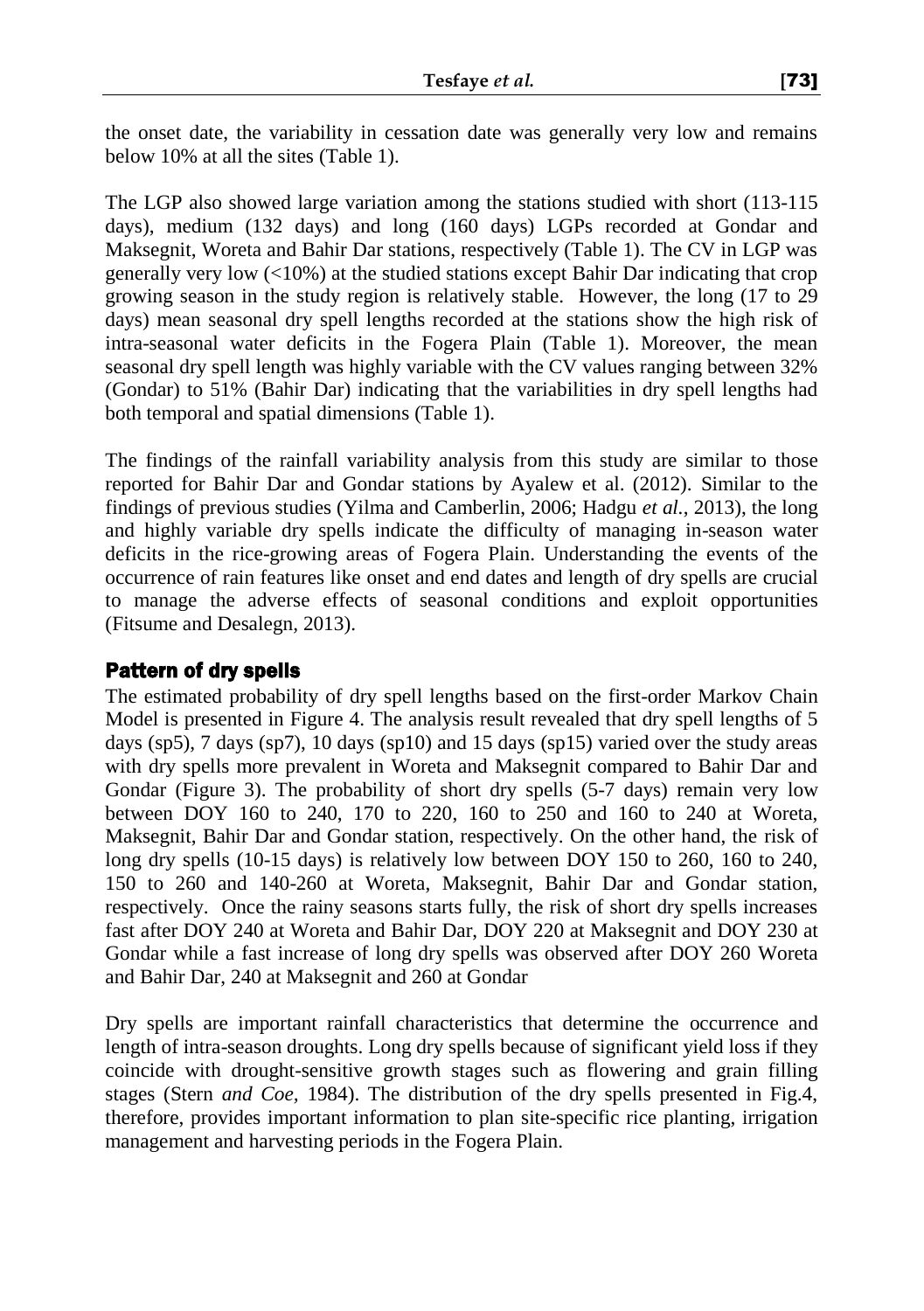

Figure 3. Probability of annual unconditional dry spell lengths at Woreta (a), Maksegnit (b), Bahir Dar (c), and Gondar (d) stations over the period 1986-2017.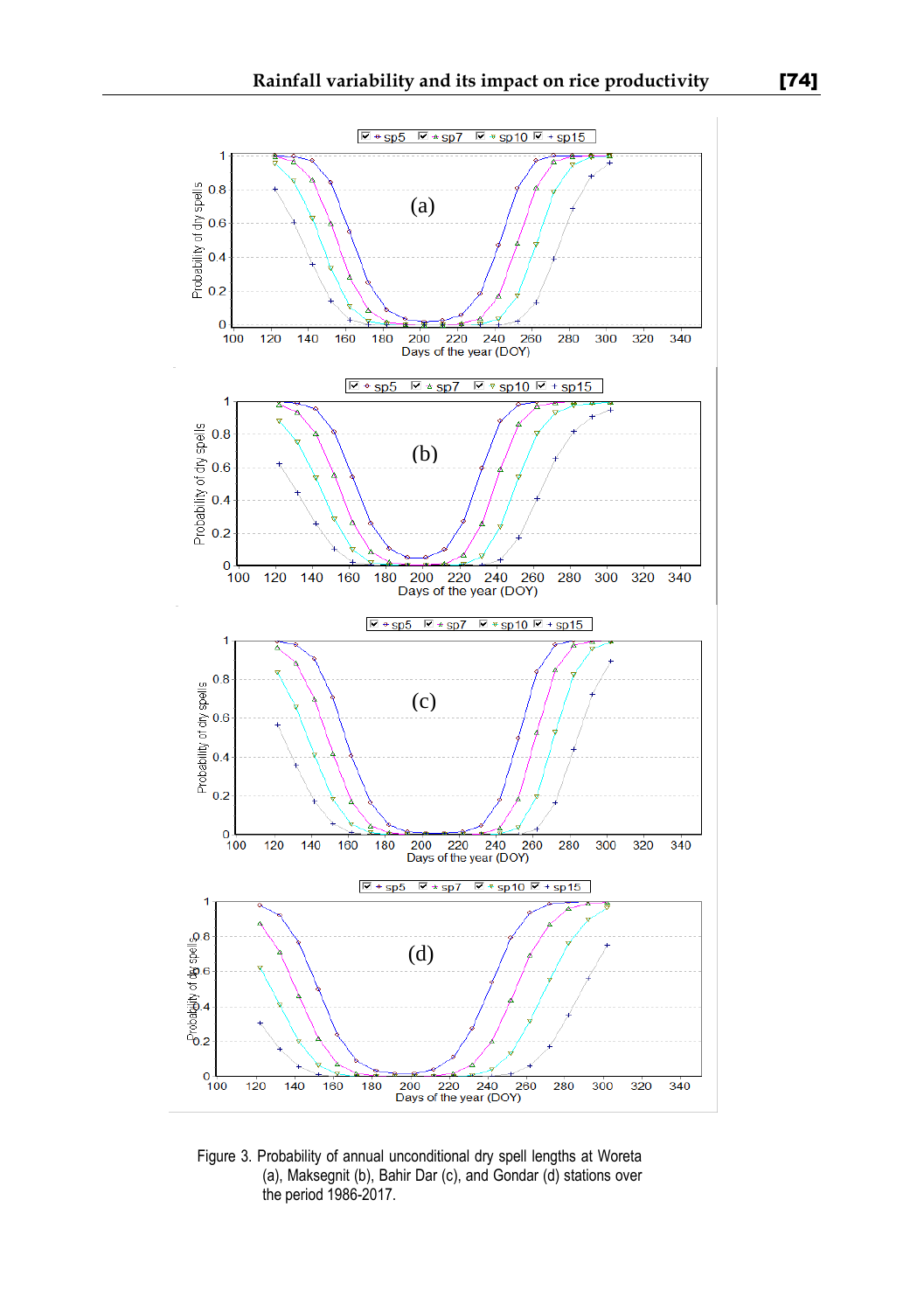#### Impact of rainfall characteristics on rice yield

The time series rice yield in the main rainy seasons showed high fluctuation over time with a significant negative association ( $r = -0.62**$ ) with the length of dry spells (Figure 4; Table 2). Although dry spells are common in every season, the frequency and length of dry spells are relatively higher in some years than others. For example, the number of dry spells recorded in 2003, 2009, 1991 and 2004 was, 45, 46, 44 and 32, respectively. The years with a high number of dry spells had lower rice yields and vice versa. Therefore, the year to year variation in rice grain yields occurring in the region is partly attributed to the high dry spell frequencies. Since crop yield reduction is mainly due to the mismatch between a given crop and its growing environment (Tesfaye and Walkers, 2004), it is important to evaluate the type of rice varieties and the different growing environments in the Fogera Plain if one has to minimize rice yield losses in the region.



**Figure 4.** Rice yield and frequency of dry spell trends over the 1986-2017 period in Fogera Plain.

#### Explaining rice yield variations

Partial correlation and multiple regression statistical analyses were used to form the relationship between rainfall characteristics and rice yield. The correlations between rainfall characteristics and rice yield showed that annual rainfall amount (0.685\*\*), LGP  $(0.613^{**})$  and an annual number of rainy days  $(0.591^{**})$  had a significant positive correlation with rice yield whereas rainfall cessation data had non-significant positive correlations (0.244ns) with rice yield. On the other hand, rainfall onset data (−0.693\*\*) and seasonal dry spell length (-.618\*\*) had significant negative correlations with rice yield (Table 2).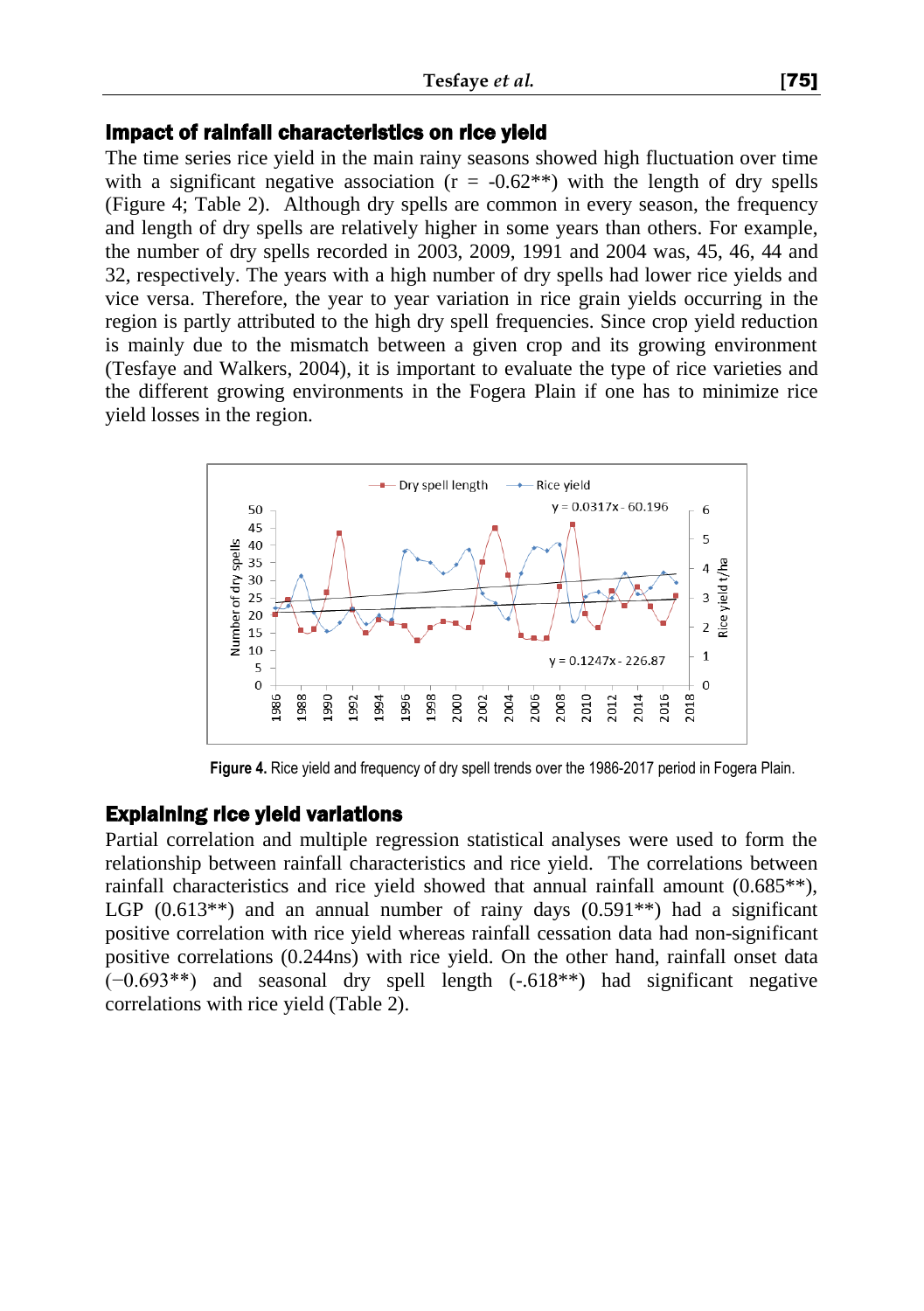|                                                                                                            | Rice vield | Number<br>of rainy<br>days | Onset date  | Cessation<br>date | <b>LGP</b>            | Annual<br>rainfall<br>amount | Dry spell<br>length |
|------------------------------------------------------------------------------------------------------------|------------|----------------------------|-------------|-------------------|-----------------------|------------------------------|---------------------|
| Rice crop yield                                                                                            |            |                            |             |                   |                       |                              |                     |
| Number of rainy days                                                                                       | $0.591**$  |                            |             |                   |                       |                              |                     |
| Onset date                                                                                                 | $-0.693**$ | $-0.499$ <sup>**</sup>     |             |                   |                       |                              |                     |
| Cessation date                                                                                             | $0.244$ ns | 0.173ns                    | $-0.140ns$  |                   |                       |                              |                     |
| LGP                                                                                                        | $0.613**$  | $0.439^{*}$                | $-0.740$ ** | $0.769**$         |                       |                              |                     |
| Annual rainfall amount                                                                                     | $0.685$ ** | $0.477**$                  | $-0.545$ ** | $0.602**$         | $0.761**$             |                              |                     |
| Dry spell length                                                                                           | $-0.618**$ | $-0.487$ <sup>**</sup>     | $0.414*$    | $-0.214$ ns       | $-0.413$ <sup>*</sup> | $-0.365$ <sup>*</sup>        |                     |
| **. Correlation is significant at the 0.01 P level (2-tailed); *Correlation is significant at 0.05 P level |            |                            |             |                   |                       |                              |                     |

**Table 2**. Correlation matrix of rainfall characteristics and rice yield

The extent to which the rainfall characteristics determined the variations in the yield of rice in the study areas is shown in Table 3. The five independent variables: annual rainy days, onset dates, LGP, annual rainfall amounts and frequency of the dry spell were regressed on rice yield (the dependent variables). Based on the regression coefficients shown in Table 3, a regression equation or predictor model wad developed which was presented as follows

 $Y=10159 + 11.06x1 - 55.13x2 - 19.44x3 + 3.40x4 - 27.46x5 + 4961 + e$ where Y = Predicted yield of rice;  $x1$  = annual number of rainy days);  $x2$  = rainfall onset date;  $x3$  = length of the growing period,  $x4$  = annual rainfall total;  $x5$  = maximum length of dry spell in a season; and  $e =$  the error of estimate or residuals of the regression.

The analysis indicated that dry spell length  $(x5)$ , onset date  $(x2)$  and annual rainfall amount  $(x4)$  had a significant  $(P<0.05)$  influence on rice yield among the rainfall characteristics (Table 3). In explaining the rice yield variation, rainfall onset date and seasonal total rainfall amount had the highest influence (47-48%) followed by a number of rainy days, dry spell lengths and LGP (35-38%). The rainfall characteristics listed in Table 3 together explained 69% of the rice yield variation. This means that 69% of the variations in the yield of rice were explained jointly by the rainfall variables while the remaining 31% of the variations could be attributed to other factors.

| Predictor variables                                                                            | The coefficient<br>of determination | Unstandardized<br>coefficients |           | Standardized<br>coefficients |          | P     |  |
|------------------------------------------------------------------------------------------------|-------------------------------------|--------------------------------|-----------|------------------------------|----------|-------|--|
|                                                                                                | (R <sup>2</sup> )                   | B                              | <b>SE</b> | Beta                         |          |       |  |
| Constant                                                                                       |                                     | 10158.826                      | 4961      |                              | 2.048    | 0.051 |  |
| Number of rainy days                                                                           | 0.35                                | 11.056                         | 13.9      | 0.104                        | 0.797    | 0.433 |  |
| Onset date                                                                                     | 0.48                                | $-55.126$                      | 20.4      | $-0.432$                     | $-2.704$ | 0.012 |  |
| <b>LGP</b>                                                                                     | 0.38                                | $-19.437$                      | 16.3      | $-0.236$                     | $-1.195$ | 0.243 |  |
| Rainfall amount                                                                                | 0.47                                | 3.39                           | 1.19      | 0.464                        | 2.846    | 0.009 |  |
| Number of dry spells                                                                           | 0.38                                | $-27.464$                      | 10.5      | $-0.317$                     | $-2.622$ | 0.014 |  |
| The adjusted coefficient of determination (R <sup>2</sup> )<br>0.69                            |                                     |                                |           |                              |          |       |  |
| Coefficient: ** highly significant at 1% confidence level * significant at 5% confidence level |                                     |                                |           |                              |          |       |  |

**Table 3**. Coefficients of the regression analysis of predictor variables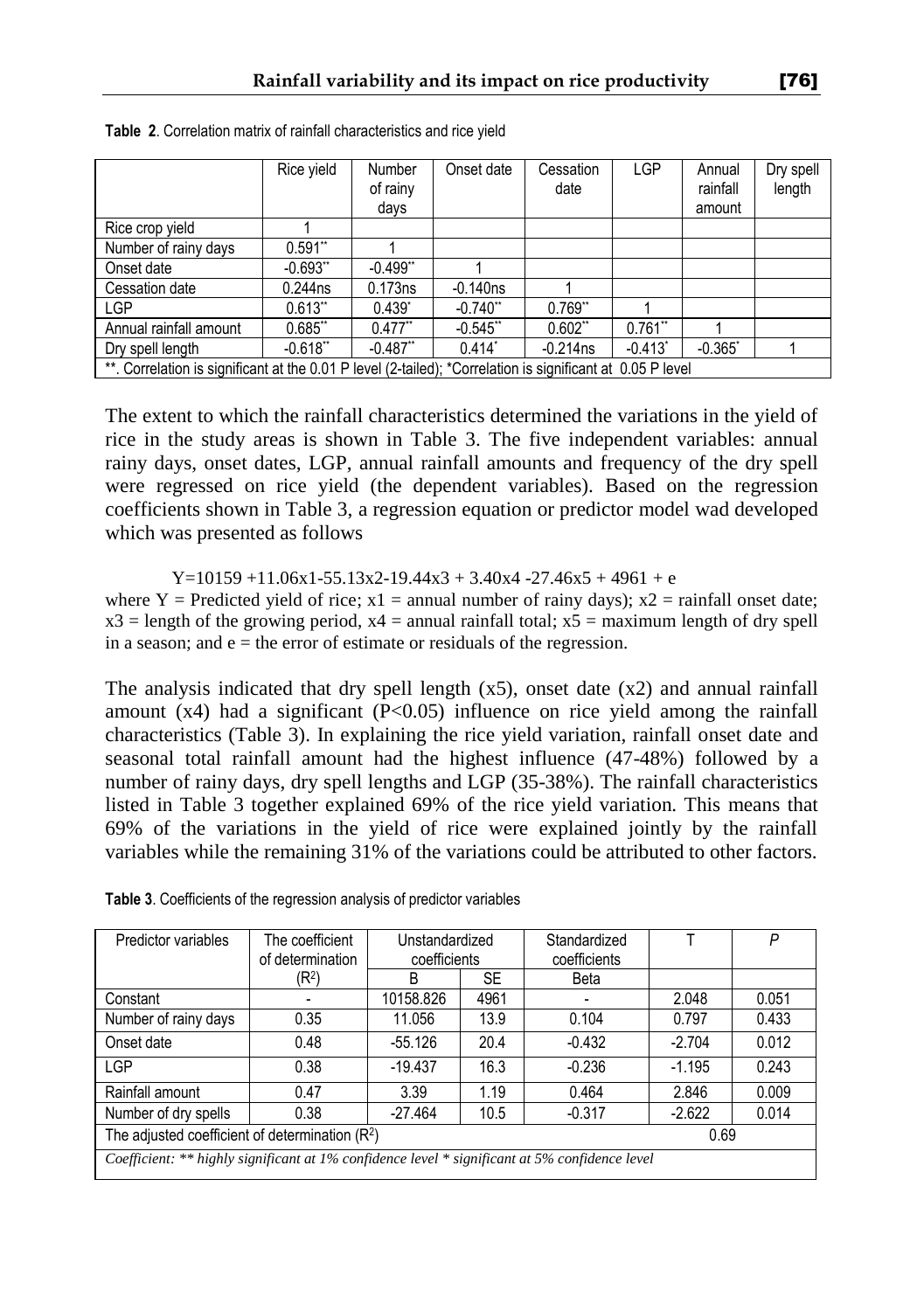Yemenu *et al.*, (2013) reported that within variable seasonal rainfall patterns, understanding the different characteristics of rainfall is crucial to minimize the adverse effects of rainfall variability while exploiting opportunities that come with it. Moreover, several studies show that the productivity of many crops in smallholder farmers systems in developing countries could be significantly reduced by climate variability and change in the coming decades (Rahman and Rahman, 2015).

### **Conclusions**

Rainfall variability was analyzed in terms of dry spell events, LGP, onset, and cessation of dates, number of rainy days, and rainfall amount over the last three decades. The results indicated considerable variation among the rainfall characteristics and stations studied. Among the rainfall characteristics, rainfall amount and number of dry spells were found to be the most variable. Among stations, variabilities of rainfall characteristics were generally higher at Maksegnit followed by Bahir Dar. The correlations between rainfall characteristics and rice yield showed that annual rainfall amounts, number of rainy days and LGP had a strong significant positive correlation with rice yield while the onset date and number of dry spells had strong negative correlations with rice yield. Rainfall amount, onset date, LGP, number of rainy days and dry spells explained about 69% of the rice yield variation. The study indicated that the need for seriously considering climate variability as a major determinant of rice yield in the Fogera Plain and designing site-specific crop management practices to minimize yield losses.

# Acknowledgments

This work was supported by the Ministry of Education (MOE), Fogera National Rice Research and Training Centre (FNRRTC), National Metrology Agency, the Debre Tabor University Faculty of Agriculture and Environmental Sciences, and Plant Sciences Staffs. The authors greatly appreciate their support for conducting this research study.

### References

- Allen RG, LS Pereira, D Raes, and M Smith. 1998. Crop Evapotranspiration-Guideline for Computing Crop Water Requirement–FAO) irrigation and drainage paper 56.
- Ayalew D, K Tesfaye, G Mamo, B Yitaferu, and W Bayu. 2012. Variability of rainfall and its current trend in Amhara region, Ethiopia. *African Journal of Agricultural Research* 7(10), 1475-1486.
- Baigorria GA, JW Jones, and JJ O'Brien. 2008. Soil potential predictability of crop yield using an Ensemble Climate Forecast by a Regional Circulation Model. *Agricultural and Forest Meteorology,* 148: 1353-1361.
- CEDEP (Consultants on Economic Development and Environmental Protection). 1999. Amhara National Regional State (ANRS)-Agriculture Research Master Plan.Vol.1-report. ANRS Bureau of Agriculture, Bahir Dar, Ethiopia.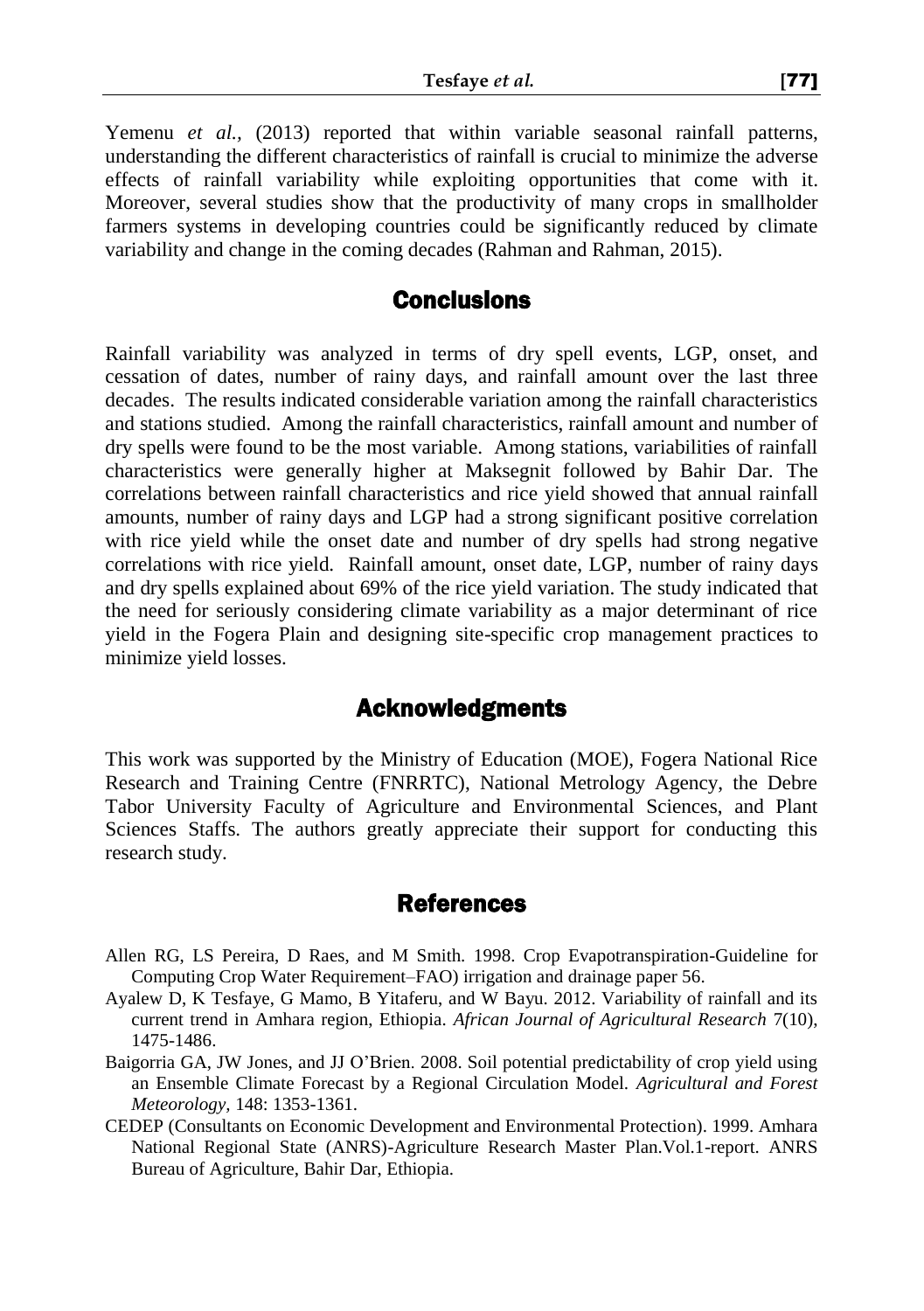- Devereux, S.2000. Food Insecurity in Ethiopia: A Discussion Paper for DFID. Sussex, UK: IDS.http://cramforum.jrc.it/Shared%20Documents/Food%20Insecurity%20in%20- Ethiopia.pdf. Accessed 12, December 2019.
- Ducré-Robitaille JF, LA Vincent, and G Boulet. 2003. Comparison of techniques for detection of discontinuities in temperature series. *International Journal of Climatology* 23(9): 1087- 1101.
- Edem O, YM Ahmed, MN Gambo, and E Tukura. 2016. Effect of rainfall variability on maize yield in Gassol LGA, Taraba State, Nigeria. *Journal of Agriculture Biotechnology,*  $01(01):1-8.$
- Enfors EI and LJ Gordon. 2007. Analyzing resilience in dryland agro-ecosystems: A case study of the Makanya catchment in Tanzania over the past 50 years, *Land Degradation Development*, 18: 680– 696. DOI:10.1002/ldr.807.
- Enfors EI, J Barron, H Makurira, J Rockstrom, and S Tumbo. 2011. Yield and soil system changes from conservation tillage in dryland farming: A case study from North Eastern Tanzania, *Agricultural Water Management,* 98:1687-1695. DOI: 10.1016/j.agwat.2010.02.013
- FAO (Food and Agriculture Organization Statistics).2016. World Rice Statistics.
- Fitsume Yemenu and Desalegn Chemeda.2013. Dry and wet analysis of two rainy seasons for Decision support in agricultural water management for crop production in the central highlands of Ethiopia. *Journal of Biological and Agricultural Health Care,* 3(11):1-6.
- Hadgu, Gebre, Kindie Tesfaye, Mamo Girma, and Belay Kassa. 2013. Trend and variability of rainfall in Tigray, Northern Ethiopia: analysis of meteorological data and farmers' perception. *Academic Journal of Agricultural Research,* 1(6):88-100.
- Hare FK. 1983. Climate and Desertification. Revised analysis (WMO-UNDP) WCP-44. Geneva, Switzerland.
- Harwood JL, H Richard, K Coble, JE Perry, and A Somwaru.1999. 'Managing Risk in Farming: Concepts, Research, and Analysis', Agricultural Economics Report 34081. United States Department of Agriculture (USDA), *Economic Research Service*.
	- http://ricestat.irri.org:8080/wrsv3/about.html, Accessed on, March 31, 2019.
- IRRI (International Rice Research Institute). 2006. Bringing hope, improving lives: Strategic Plan, 2007–2015. Manila, Philippines.
- Kindie Tesfaye and S Walker. 2004. Matching of the crop and environment for optimal water use: The case of Ethiopia. *Physics and Chemistry of the Earth*, 29:1061-1067.
- MoARD (Ministry of Agriculture and Rural Development) .2010. National Rice Research and Development Strategy of Ethiopia. The Federal Democratic Republic of Ethiopia, the Ministry of Agriculture and Rural Development, Addis Ababa, Ethiopia.
- NMSA (National Meteorological Service Agency). 2007. Climate Change National Adaptation Program of Action (NAPA) of Ethiopia. NMSA, Addis Ababa. Accessed June 23, 2013, from the NMSA database.
- Rahman MA and S Rahman.2015. Natural and traditional defense mechanisms to reduce climate risks in coastal zones of Bangladesh. *Weather Climate Extremes,* 7:84–95.
- Rockström J, N Hatibu, T Oweis, S Wani, J Barron, A Bruggeman, Z Qiang, J Farahani, and L Karlberg. 2007. Managing Water in Rainfed Agriculture. *International Water Management Institute* (IWMI) Part 4 Ch 8-16.
- Segele ZT and PJ Lamb. 2005. Characterization and Variability of Kiremt Rainy season over Ethiopia. *Meteorological Atmospheric Physics*, 89: 153-180.DOI:10.1007/s00703-005- 0127-x.
- Solomon Addisu, Yihenew Gebre Selassie, Getachew Fissha, and Birhanu Gedif. 2015. Time series trend analysis of temperature and rainfall in Lake Tana Sub-basin, Ethiopia. *Environmental System Research, 4: 25.DOI*: 10.1186/s40068-015-0051-0